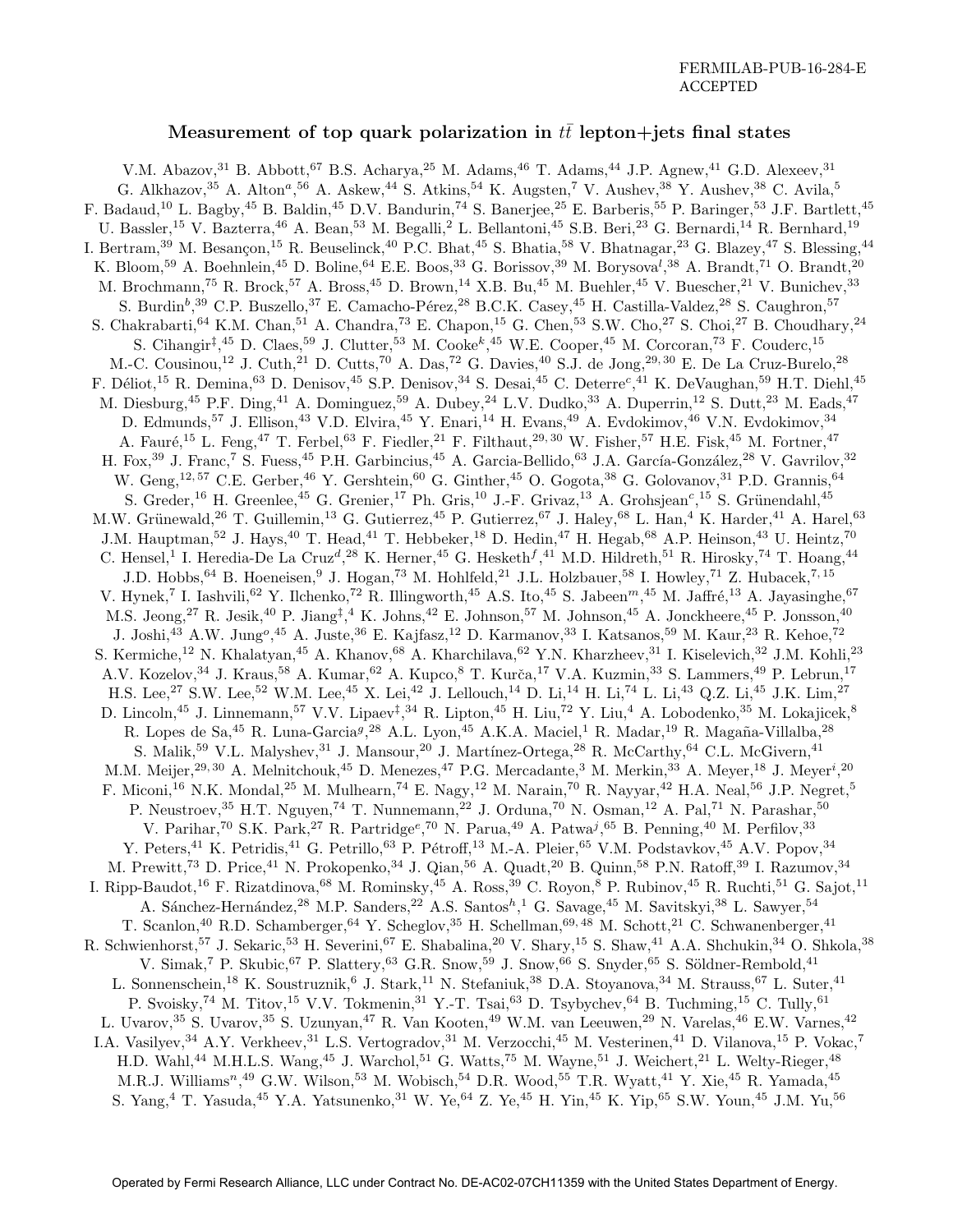J. Zennamo,<sup>62</sup> T.G. Zhao,<sup>41</sup> B. Zhou,<sup>56</sup> J. Zhu,<sup>56</sup> M. Zielinski,<sup>63</sup> D. Zieminska,<sup>49</sup> and L. Zivkovic<sup>p14</sup>

(The D0 Collaboration<sup>∗</sup> )

 ${}^{1}LAFEX$ , Centro Brasileiro de Pesquisas Físicas, Rio de Janeiro, Rio de Janeiro 22290, Brazil

 $^{2}$ Universidade do Estado do Rio de Janeiro, Rio de Janeiro, Rio de Janeiro 20550, Brazil

 $3$ Universidade Federal do ABC, Santo André, São Paulo 09210, Brazil

<sup>4</sup>University of Science and Technology of China, Hefei 230026, People's Republic of China

 $5$ Universidad de los Andes, Bogotá, 111711, Colombia

 $^6$ Charles University, Faculty of Mathematics and Physics,

Center for Particle Physics, 116 36 Prague 1, Czech Republic

 ${}^{7}C$ zech Technical University in Prague, 116 36 Prague 6, Czech Republic

8 Institute of Physics, Academy of Sciences of the Czech Republic, 182 21 Prague, Czech Republic

 $<sup>9</sup> Universidad San Francisco de Quito, Quito 170157, Ecuador$ </sup>

 $^{10}$ LPC, Université Blaise Pascal, CNRS/IN2P3, Clermont, F-63178 Aubière Cedex, France

 $^{11}LPSC$ , Université Joseph Fourier Grenoble 1, CNRS/IN2P3,

Institut National Polytechnique de Grenoble, F-38026 Grenoble Cedex, France

 $12$  CPPM, Aix-Marseille Université, CNRS/IN2P3, F-13288 Marseille Cedex 09, France

 $^{13}LAL$ , Univ. Paris-Sud, CNRS/IN2P3, Université Paris-Saclay, F-91898 Orsay Cedex, France

 $^{14}$ LPNHE, Universités Paris VI and VII, CNRS/IN2P3, F-75005 Paris, France

 $15$ CEA Saclay, Irfu, SPP, F-91191 Gif-Sur-Yvette Cedex, France

 $^{16}$ IPHC, Université de Strasbourg, CNRS/IN2P3, F-67037 Strasbourg, France

 $17$ IPNL, Université Lyon 1, CNRS/IN2P3, F-69622 Villeurbanne Cedex,

France and Université de Lyon, F-69361 Lyon CEDEX 07, France

 $^{18}$ III. Physikalisches Institut A, RWTH Aachen University, 52056 Aachen, Germany

 $19$ Physikalisches Institut, Universität Freiburg,  $79085$  Freiburg, Germany

 $\rm ^{20}II.$  Physikalisches Institut, Georg-August-Universität Göttingen, 37073 Göttingen, Germany

 $^{21}$ Institut für Physik, Universität Mainz, 55099 Mainz, Germany

 $22Ludwig-Maximilians-Universität München, 80539 München, Germany$ 

 $^{23}Panjab$  University, Chandigarh 160014, India

 $^{24}$ Delhi University, Delhi-110 007, India

 $^{25}$ Tata Institute of Fundamental Research, Mumbai-400 005, India  $^{26}$ University College Dublin, Dublin 4, Ireland

 $27$ Korea Detector Laboratory, Korea University, Seoul, 02841, Korea

<sup>28</sup>CINVESTAV, Mexico City 07360, Mexico

<sup>29</sup>Nikhef, Science Park, 1098 XG Amsterdam, Netherlands

 $30$ Radboud University Nijmegen, 6525 AJ Nijmegen, Netherlands

 $31$  Joint Institute for Nuclear Research, Dubna 141980, Russia

 $32$ Institute for Theoretical and Experimental Physics, Moscow 117259, Russia

<sup>33</sup>Moscow State University, Moscow 119991, Russia

 $34$ Institute for High Energy Physics, Protvino, Moscow region 142281, Russia

<sup>35</sup>Petersburg Nuclear Physics Institute, St. Petersburg 188300, Russia

 $36$ Institució Catalana de Recerca i Estudis Avançats (ICREA) and Institut de Física d'Altes Energies (IFAE), 08193 Bellaterra (Barcelona), Spain  $37 Uppsala$  University, 751 05 Uppsala, Sweden

 $38$ Taras Shevchenko National University of Kyiv, Kiev, 01601, Ukraine

 $39$ Lancaster University, Lancaster LA1 4YB, United Kingdom

 $^{40}$ Imperial College London, London SW7 2AZ, United Kingdom

<sup>41</sup>The University of Manchester, Manchester M13 9PL, United Kingdom

<sup>42</sup>University of Arizona, Tucson, Arizona 85721, USA

<sup>43</sup>University of California Riverside, Riverside, California 92521, USA <sup>44</sup>Florida State University, Tallahassee, Florida 32306, USA

<sup>45</sup>Fermi National Accelerator Laboratory, Batavia, Illinois 60510, USA

<sup>46</sup>University of Illinois at Chicago, Chicago, Illinois 60607, USA

<sup>47</sup>Northern Illinois University, DeKalb, Illinois 60115, USA

<sup>48</sup>Northwestern University, Evanston, Illinois 60208, USA

 $^{49}$ Indiana University, Bloomington, Indiana  $47405$ , USA

 $50$ Purdue University Calumet, Hammond, Indiana 46323, USA

 $51$ University of Notre Dame, Notre Dame, Indiana 46556, USA

<sup>52</sup>Iowa State University, Ames, Iowa 50011, USA

 $53$ University of Kansas, Lawrence, Kansas 66045, USA

<sup>54</sup>Louisiana Tech University, Ruston, Louisiana 71272, USA

<sup>55</sup>Northeastern University, Boston, Massachusetts 02115, USA

<sup>56</sup>University of Michigan, Ann Arbor, Michigan 48109, USA

<sup>57</sup>Michigan State University, East Lansing, Michigan 48824, USA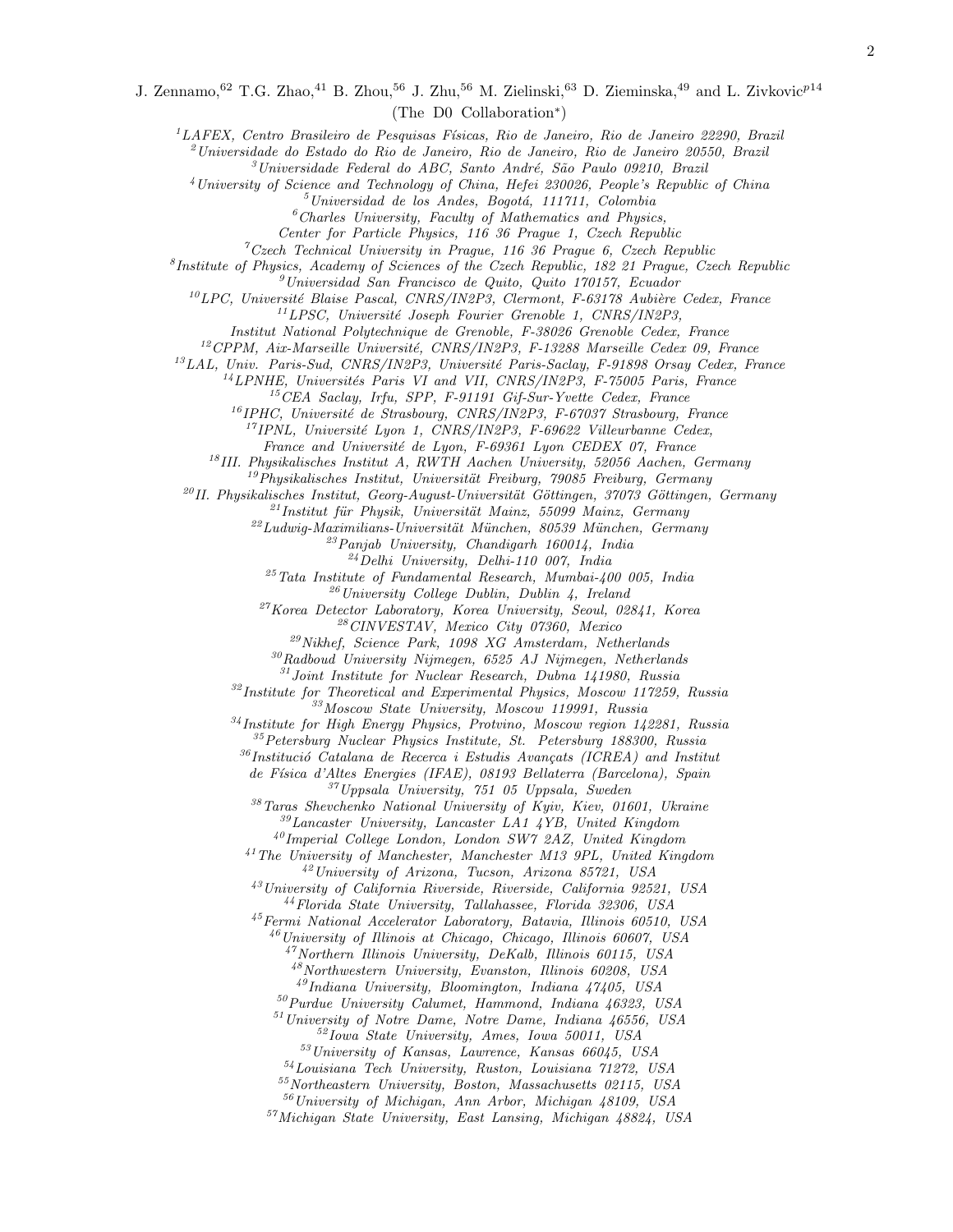<sup>58</sup>University of Mississippi, University, Mississippi 38677, USA <sup>59</sup>University of Nebraska, Lincoln, Nebraska 68588, USA  $^{60}Rutgers$  University, Piscataway, New Jersey 08855, USA  $^{61}$ Princeton University, Princeton, New Jersey 08544, USA  $62$ State University of New York, Buffalo, New York 14260, USA <sup>63</sup>University of Rochester, Rochester, New York 14627, USA  $^{64}$ State University of New York, Stony Brook, New York 11794, USA  $^{65}$ Brookhaven National Laboratory, Upton, New York 11973, USA <sup>66</sup>Langston University, Langston, Oklahoma 73050, USA  $^{67}$ University of Oklahoma, Norman, Oklahoma 73019, USA  $^{68}O$ klahoma State University, Stillwater, Oklahoma 74078, USA <sup>69</sup>Oregon State University, Corvallis, Oregon 97331, USA  $^{70}$ Brown University, Providence, Rhode Island 02912, USA  $171$ University of Texas, Arlington, Texas 76019, USA <sup>72</sup>Southern Methodist University, Dallas, Texas 75275, USA <sup>73</sup>Rice University, Houston, Texas 77005, USA  $^{74}$ University of Virginia, Charlottesville, Virginia 22904, USA  $^{75}$ University of Washington, Seattle, Washington 98195, USA

(Dated: July 27, 2016)

We present a measurement of top quark polarization in  $t\bar{t}$  pair production in  $p\bar{p}$  collisions at  $\sqrt{s} = 1.96 \text{ TeV}$  using data corresponding to 9.7 fb<sup>-1</sup> of integrated luminosity recorded with the D0 detector at the Fermilab Tevatron Collider. We consider final states containing a lepton and at least three jets. The polarization is measured through the distribution of lepton angles along three axes: the beam axis, the helicity axis, and the transverse axis normal to the  $t\bar{t}$  production plane. This is the first measurement of top quark polarization at the Tevatron using lepton+jet final states and the first measurement of the transverse polarization in  $t\bar{t}$  production. The observed distributions are consistent with standard model predictions of nearly no polarization.

#### I. INTRODUCTION

The standard model (SM) predicts that top quarks produced at the Tevatron collider are almost unpolarized, while models beyond the standard model (BSM) predict enhanced polarizations [1]. The top quark polarization  $P_{\hat{n}}$  can be measured in the top quark rest frame through the angular distributions of the top quark decay products relative to some chosen axis  $\hat{n}$  [2],

$$
\frac{1}{\Gamma} \frac{d\Gamma}{d\cos\theta_{i,\hat{n}}} = \frac{1}{2} (1 + P_{\hat{n}} \kappa_i \cos\theta_{i,\hat{n}}),\tag{1}
$$

where  $i$  is the decay product (lepton, quark, or neutrino),  $\kappa_i$  is its spin-analyzing power ( $\approx 1$  for charged leptons, 0.97 for d-type quarks,  $-0.4$  for b-quarks, and  $-0.3$  for neutrinos and u-type quarks [3]), and  $\theta_{i,\hat{n}}$  is the angle between the direction of the decay product  $i$  and the quantization axis  $\hat{n}$ . The mean polarizations of the top and antitop quarks are expected to be identical because of CP conservation. The  $P_{\hat{n}}$  can be obtained from the asymmetry of the  $\cos \theta$  distribution

$$
A_{P,\hat{n}} = \frac{N(\cos \theta_{i,\hat{n}} > 0) - N(\cos \theta_{i,\hat{n}} < 0)}{N(\cos \theta_{i,\hat{n}} > 0) + N(\cos \theta_{i,\hat{n}} < 0)},
$$
(2)

where  $N(x)$  is the number of events passing the requirement x and the polarization is then  $P_{\hat{n}} = 2A_{P,\hat{n}}$ . The quantization axes are defined in the  $t\bar{t}$  rest frame, while the decay product directions are defined after successively boosting the particles to the  $t\bar{t}$  rest frame and then to the parent top quark rest frame. We measure the polarization along three quantization axes: (i) the beam axis  $\hat{n}_p$ , given by the direction of the proton beam [2]; (ii) the **helicity axis**  $\hat{n}_h$ , given by the direction of the parent top or antitop quark; and the (iii) transverse axis  $\hat{n}_T$ , given as perpendicular to the production plane defined by the proton and parent top quark directions, i.e.,  $\hat{n}_p \times \hat{n}_t$  (or by  $\hat{n}_p \times -\hat{n}_{\overline{t}}$  for the antitop quark) [4, 5].

The D0 Collaboration published a short study of the top quark polarization along the helicity axis in  $p\bar{p}$  collisions as part of the measurement of angular asymmetries of leptons [6], but no measured value was presented. Recently, the D0 Collaboration measured the top quark polarization along the beam axis in  $t\bar{t}$  final states with two leptons [7], finding it to be consistent with the SM. The ATLAS and CMS collaborations measured the top quark

<sup>∗</sup>with visitors from <sup>a</sup>Augustana College, Sioux Falls, SD 57197, USA, <sup>b</sup>The University of Liverpool, Liverpool L69 3BX, UK, <sup>c</sup>Deutshes Elektronen-Synchrotron (DESY), Notkestrasse 85, Germany, <sup>d</sup>CONACyT, M-03940 Mexico City, Mexico, <sup>e</sup>SLAC, Menlo Park, CA 94025, USA, <sup>f</sup>University College London, London WC1E 6BT, UK, <sup>g</sup>Centro de Investigacion en Computacion - IPN, CP 07738 Mexico City, Mexico, <sup>h</sup>Universidade Estadual Paulista, São Paulo, SP 01140, Brazil, <sup>*K*</sup>arlsruher Institut für Technologie (KIT) - Steinbuch Centre for Computing (SCC), D-76128 Karlsruhe, Germany, <sup>j</sup>Office of Science, U.S. Department of Energy, Washington, D.C. 20585, USA, <sup>k</sup>American Association for the Advancement of Science, Washington, D.C. 20005, USA, <sup> $l$ </sup>Kiev Institute for Nuclear Research (KINR), Kyiv 03680, Ukraine, <sup>m</sup>University of Maryland, College Park, MD 20742, USA, <sup>n</sup>European Orgnaization for Nuclear Research (CERN), CH-1211 Geneva, Switzerland, <sup>o</sup>Purdue University, West Lafayette, IN 47907, USA, and <sup>p</sup>Institute of Physics, Belgrade, Belgrade, Serbia. ‡Deceased.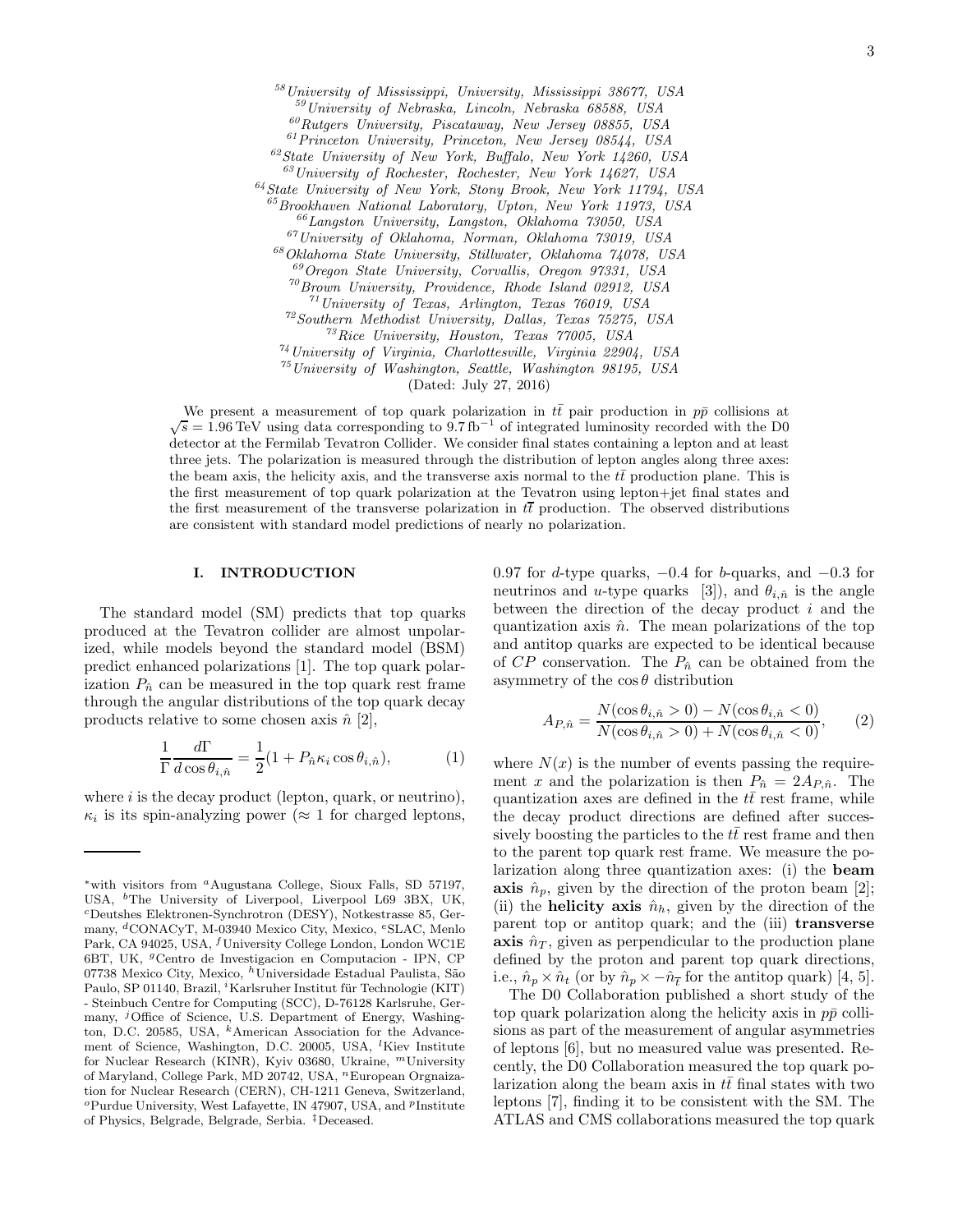polarization along the helicity axis in pp collisions, and the results are consistent with no polarization [8, 9]. The polarization at the Tevatron and LHC are expected to be different because of the difference in the initial states, which motivates the measurement of the polarizations in Tevatron data [10, 11]. For beam and transverse axes, the top quark polarizations in  $p\bar{p}$  collisions are expected to be larger than those for  $pp$  [2, 4], therefore offering greater sensitivity to BSM models with nonzero polarization.

The longitudinal polarizations along the beam and helicity axes at the Tevatron collider are predicted by the SM to be  $(-0.19 \pm 0.05)\%$  and  $(-0.39 \pm 0.04)\%$  [12], respectively, while the transverse polarization is estimated to be  $\approx 1.1\%$  [5]. Observation of a significant departure from the expected value would be evidence for BSM contributions to the top quark polarization [1].

We present a measurement of top quark polarization in  $\ell$ +jets final states of  $t\bar{t}$  production using data collected with the D0 detector [13], corresponding to an integrated luminosity of 9.7 fb<sup>-1</sup> of  $p\bar{p}$  collisions at  $\sqrt{s} = 1.96$  TeV. The lepton is most sensitive to the polarization and is easily identified. We therefore examine the angular distribution of leptons. After selecting the events in the  $\ell$ +jets final state, we perform a kinematic fit to reconstruct the lepton angles relative to the various axes. The resulting distributions are fitted with mixtures of signal templates with +1 and −1 polarizations to extract the observed values. The down-type quark has an analyzing power close to unity, but its identification is difficult. It is therefore not used in the measurement. However, to gain statistical precision we use reweighted Monte Carlo (MC) down-type quark distributions in forming signal event templates.

### II. EVENT SELECTION

Each top quark of the  $t\bar{t}$  pair decays into a b quark and a  $W$  boson with nearly 100% probability, leading to a  $W^+W^-b\bar{b}$  final state. In  $\ell$ +jets events, one of the W bosons decays leptonically and the other into quarks that evolve into jets. The trigger selects  $\ell +$ jets events with at least one lepton, electron  $(e)$  or a muon  $(\mu)$ . The efficiency of the trigger is 95% or 80% for  $t\bar{t}$  events containing reconstructed  $e$  or  $\mu$  candidates, respectively. This analysis requires the presence of one isolated  $e$  [14] or  $\mu$  [15] with transverse momentum  $p_T > 20 \,\text{GeV}$  and physics pseudorapidity [16]  $|\eta| < 1.1$  or  $|\eta| < 2$ , respectively. In addition, leptons are required to originate from within 1 cm of the primary  $p\bar{p}$  interaction vertex (PV) in the coordinate along the beam axis. Accepted events must have a reconstructed PV within 60 cm of the center of the detector along the beam axis. Furthermore, we require an imbalance in transverse momentum  $p_T > 20 \,\text{GeV}$ , expected from the undetected neutrino. Jets are reconstructed using an iterative cone algorithm [17] with a cone parameter of  $R = 0.5$ . Jet energies are corrected to the particle level using calibrations from studies of exclusive  $\gamma$ +jet, Z+jet, and dijet events [18]. These calibrations account for differences in the detector response to jets originating from gluons, b quarks, and  $u, d, s$ , or c quarks. We require at least three jets with  $p_T > 20 \,\text{GeV}$  within  $|\eta| < 2.5$ , and  $p_T > 40$  GeV for the jet of highest  $p_T$ . At least one jet per event is required to be identified as originating from a b quark (b tagged) through the use of a multivariate algorithm [19]. In  $\mu$ +jets events, upper limits are required on the transverse mass of the reconstructed  $W$  boson [20] of  $M_T^W < 250 \,\mathrm{GeV}$  and  $p_T < 250 \,\mathrm{GeV}$  to remove events with misreconstructed muon  $p_T$ . Additional selections are applied to reduce backgrounds in muon events, and to suppress contributions from multijet production. A detailed description of these requirements can be found in Ref. [21]. In addition, we require the curvature of the track associated with the lepton to be well measured to reduce lepton charge misidentification.

### III. SIGNAL AND BACKGROUND SAMPLES

We simulate  $t\bar{t}$  events at the next-to-leading-order (NLO) in perturbative QCD with the mc@nlo event generator version 3.4 [22] and at the leading-order (LO) with ALPGEN event generator version 2.11 [23]. Parton showering, hadronization, and modeling of the underlying event are performed with herwig [24] for mc@nlo events and with pythia 6.4 [25] for alpgen events. The detector response is simulated using GEANT3 [26]. To model the effects of multiple  $p\bar{p}$  interactions, the MC events are overlaid with events from random  $p\bar{p}$  collisions with the same luminosity distribution as the data. The main background to the  $t\bar{t}$  signal is  $W+$ jets events, where the W boson is produced via the electroweak interaction together with additional partons from QCD radiation. The  $W +$ jets final state can be split into four subsamples according to parton flavor,  $W b \overline{b}$  + jets,  $W c \overline{c}$  + jets,  $Wc + \text{jets}$ , and  $W + \text{light jets}$ , where light refers to gluons,  $u, d,$  or s quarks. The  $W+$ jets background is modeled with ALPGEN and PYTHIA  $[23, 25]$ , as is the background from Z+jets events. Other background processes include  $WW, WZ,$  and  $ZZ$  diboson productions simulated using pythia, and single top quark electroweak production simulated using comphep [27]. The multijet background, where a jet is misidentified as an isolated lepton, is estimated from the data using the matrix method [21, 28]. We use six different BSM models [29] to study modified  $t\bar{t}$  production: one Z' boson model and five axigluon models with different axigluon masses and couplings (m200R, m200L, m200A, m2000R, and m2000A, where L, R, and A refer to left-handed, right-handed, and axial couplings, and numbers are the particle masses in GeV). Some additional axigluon models such as m2000L are not simulated as they are excluded by other measurements of top quark properties. The BSM events are generated with LO MADGRAPH 5 [30] interfaced to PYTHIA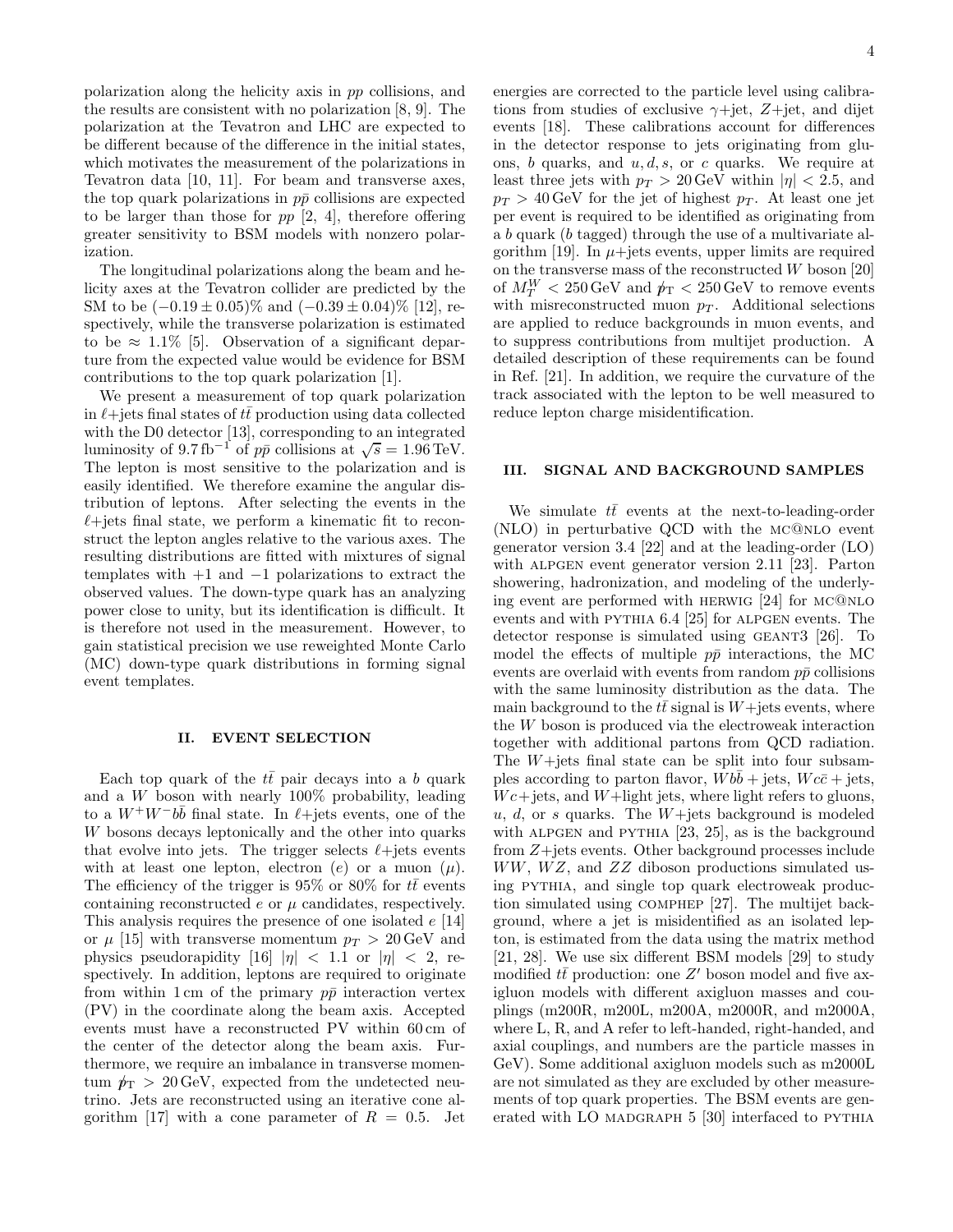for parton evolution.

# IV. ANALYSIS METHOD

A constrained kinematic  $\chi^2$  fit is used to associate the observed leptons and jets with the individual top quarks using a likelihood term for each jet-to-quark assignment, as described in Ref. [31]. We assume the four jets with largest  $p_T$  to originate from  $t\bar{t}$  decay in events with more than four jets. The algorithm includes a technique that reconstructs events with a lepton and only three jets [32]. The addition of the three-jet sample almost doubles the signal sample as shown in Table I. In our analysis, all possible assignments of jets to final state quarks are considered and weighted by the  $\chi^2$  probability of each kinematic fit and by the b tagging probability.

To determine the sample composition, we construct a kinematic discriminant based on the approximate likelihood ratio of expectations for  $t\bar{t}$  and  $W+$ jets events [33]. The input variables are chosen to achieve good separation between  $t\bar{t}$  and  $W+$ jets events, and required to be well modeled and not strongly correlated with one another or with the lepton polar angles used in the measurement. Sets of input variables are selected independently for the  $\ell+3$  jet and the  $\ell+\geq 4$  jet events, each in three subchannels according to the number of b tagged jets:  $0, 1, \ge 2$ . The channels without b tagged jets are used to determine the sample composition and background calibration, not to measure the polarization.

The input variables used for the  $\ell+3$  jet kinematic discriminant are  $k_T^{min} = \min(p_{T,a}, p_{T,b}) \cdot \Delta R_{ab}$ , where  $\Delta R_{ab} = \sqrt{(\eta_a - \eta_b)^2 + (\phi_a - \phi_b)^2}$  is the angular distance between the two closest jets  $(a \text{ and } b)$ ,  $min(p_{T,a}, p_{T,b})$  represents the smaller transverse momentum of the two jets, and the  $\phi$  are their azimuths in radians; aplanarity  $A = 3/2\lambda_3$ , where  $\lambda_3$  is the smallest eigenvalue of the normalized momentum tensor;  $H_T^{\ell}$ , which is the scalar sum of the  $p_T$  of the jets and lepton;  $\Delta R$  between the leading jet and the next-to-leading jet; and  $\Delta R$  between the lepton and the leading jet.

The input variables for the  $\ell + \geq 4$  jet discriminant are  $k_T^{min}$ ; aplanarity;  $H_T^{\ell}$ ; centrality,  $C = H_T/H$ , where  $H_T$  is the scalar sum of all jet  $p_T$  values and H is the scalar sum of all jet energies; the lowest  $\chi^2$  among the different kinematic fit solutions in each event;  $(p_T^{b_{\text{had}}}$  $p_T^{b_{\text{lep}}}/(p_T^{b_{\text{had}}}+p_T^{b_{\text{lep}}})$ , the relative  $p_T$  difference between  $b_{\rm lep}$ , the b jet candidate from the  $t \to b\ell\nu$  decay, and  $b_{\text{had}}$ , the b jet candidate from the  $t \rightarrow bqq'$  decay; and  $m_{jj}$ , the invariant mass of the two jets corresponding to the  $W \to q\overline{q}'$  decay.

The sample composition is determined from a simultaneous maximum-likelihood fit to the kinematic discriminant distributions. The W+jets background is normalized separately for the heavy-flavor contribution  $(Wbb + \text{jets} \text{ and } Wc\bar{c} + \text{jets})$  and for the light-parton contribution  $(Wc + iets$  and  $W + light$  jets). The sample composition after implementing the selections, and

fitting the maximum likelihood to data, is broken down into individual channels by lepton flavor and number of jets, and summarized in Table I. The obtained  $t\bar{t}$  yield is close to the expectations.

|                   | 3 jets         |                     | $>4$ jets      |                     |
|-------------------|----------------|---------------------|----------------|---------------------|
| Source            | $e+{\rm jets}$ | $\mu + \text{jets}$ | $e+{\rm jets}$ | $\mu + \text{jets}$ |
| $W+{\text{jets}}$ | $1741 \pm 26$  | $1567 \pm 15$       | $339 + 3$      | $295 \pm 3$         |
| Multijet          | $494 + 7$      | $128 + 3$           | $147 + 4$      | $49 + 2$            |
| Other Bkg         | $446 \pm 5$    | $378 \pm 2$         | $87 + 1$       | $73 \pm 1$          |
| $t\bar{t}$ signal | $1200 \pm 25$  | $817 \pm 20$        | $1137 \pm 24$  | $904 \pm 23$        |
| Sum               | $3881 \pm 37$  | $2890 \pm 25$       | $1710 \pm 25$  | $1321 \pm 23$       |
| Data.             | 3872           | 2901                | 1719           | 1352                |

TABLE I: Sample composition and event yields after implementing the selection requirements and the maximumlikelihood fit to kinematic distributions in data. Only statistical uncertainties are shown.

The lepton angular distributions in  $W +$ jets events must be well modeled since these events form the leading background, especially in the  $\ell+3$  jet sample. We therefore use a control sample of  $\ell+3$  jet events without b tagged jets, as such events are dominated by  $W+$ jets production with  $> 70\%$  contribution. This sample is not used for the polarization measurement. We reweight the W+jets MC events so that the  $\cos \theta_{\ell \hat{n}}$ distributions agree with those for the control events in data with  $t\bar{t}$  and other background components subtracted. We use the relative polarization asymmetry defined as  $[N_j(\cos\theta_{l,\hat{n}}) - N_{-j}(\cos\theta_{l,\hat{n}})]/[N_j(\cos\theta_{l,\hat{n}}) +$  $N_{-j}(\cos\theta_{l,\hat{n}})$ , where j refers to bins of  $\cos\theta_{l,\hat{n}}$  values between 0 and 1 and  $-j$  refers to bins between  $-1$  and 0. The distributions of simulated  $W+$ jets events and subtracted data are shown in Fig. 1. The correction to MC obtained from the control sample is applied to the background templates used in our signal extraction. The corrections are  $0.047 \pm 0.002$  for polarization along the beam axis,  $0.011 \pm 0.001$  for the transverse axis, and a negligible amount for the helicity axis. The uncertainties are propagated to the measurement as a systematic uncertainty of the background modeling. We observe the  $W+$ jets events to have polarization, calculated as in Eq. (2), of  $+0.18$  along the beam axis,  $-0.23$  along the helicity axis, and −0.02 along the transverse axis. Other backgrounds give polarizations of  $+0.05$  (beam axis),  $-0.30$  (helicity axis), and  $+0.01$  (transverse axis).

To measure the polarization, a fit is performed to the reconstructed  $\cos \theta_{\ell,n}$  distribution using  $t\bar{t}$  templates of +1 and −1 polarizations, and background templates normalized to the expected event yield. The signal templates arise from the  $t\bar{t}$  MC sample generated with no polarization but reweighted to follow the expected double differential distribution [2],

$$
\frac{1}{\Gamma} \frac{d\Gamma}{d\cos\theta_1\cos\theta_2} = \frac{1}{4} (1 + \kappa_1 P_{\hat{n},1} \cos\theta_1 + \n+ \rho \kappa_2 P_{\hat{n},2} \cos\theta_2 - \kappa_1 \kappa_2 C \cos\theta_1 \cos\theta_2),
$$
 (3)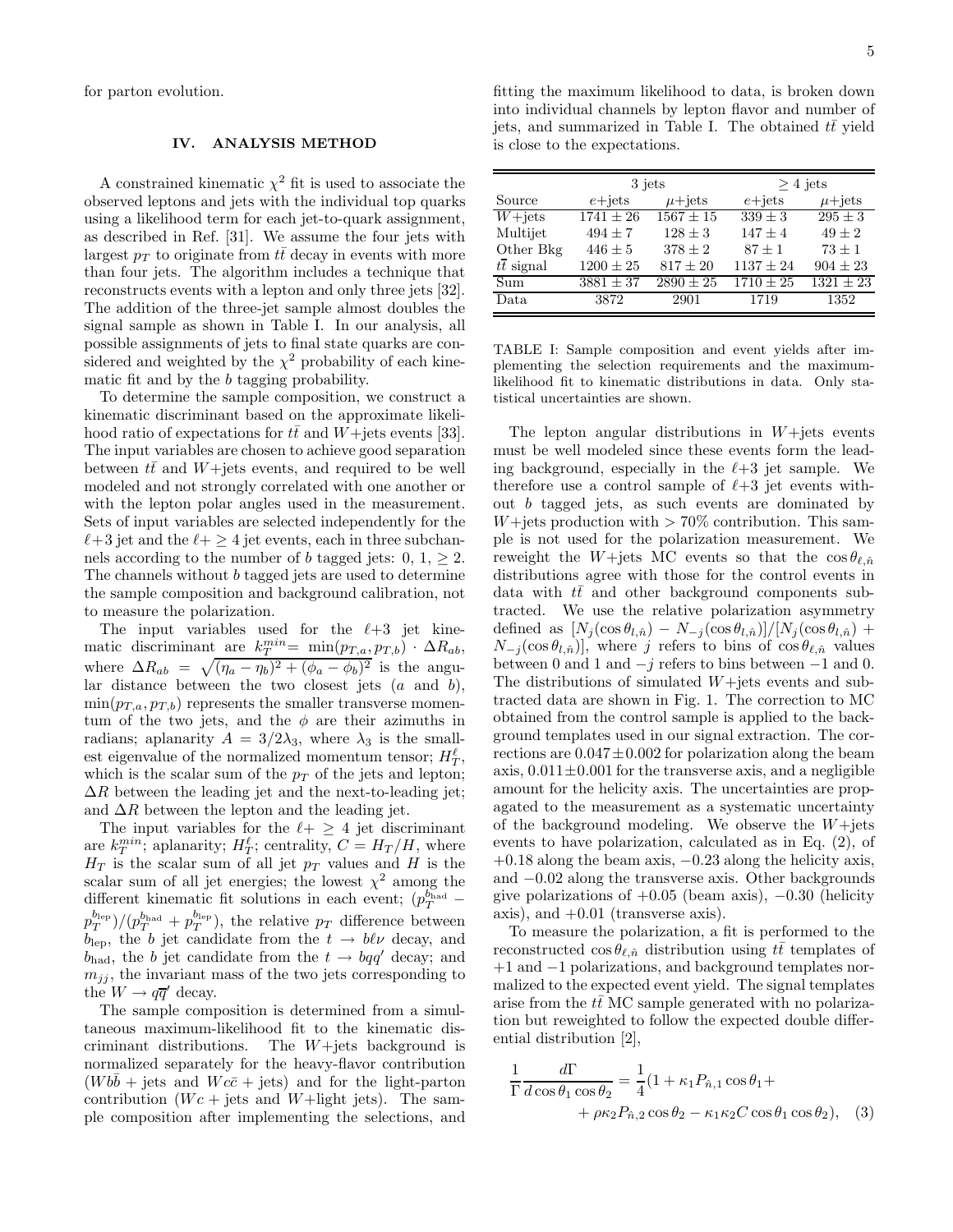

FIG. 1: The simulated  $W+$  jets events before correction and data with  $t\bar{t}$  and other than  $W+$ jets background components subtracted compared in  $\cos \theta_{\ell,n}$  distributions in the  $\ell+3$  jet and no b tagged jet control sample.

where indices 1 and 2 represent the t and  $\bar{t}$  quark decay products (the leptons and down quarks, or their charge conjugates),  $\kappa$  is the spin-analyzing power, and C is the  $t\bar{t}$ spin correlation coefficient for a given quantization axis. We use the SM values  $C = -0.368$  (helicity axis) and  $C = 0.791$  (beam axis), both calculated at NLO in QCD and in electroweak couplings in Ref. [2]. The spin correlation factor is not known for the transverse axis, and thus we set  $C = 0$  and assign a systematic uncertainty by varying the choice of this factor. The  $P_{\hat{n},i}$  represents the polarization state we model (here  $P_{\hat{n},i} = \pm 1$ ) along the chosen axis  $\hat{n}$ . In the SM, assuming  $CP$  invariance,  $P_{n,1} = P_{n,2}$  and gives the relative sign factor  $\rho$  a value of  $+1$  for the helicity axis and  $-1$  for the beam and transverse axes [2].

A simultaneous fit is performed for the eight samples defined according to lepton flavor (e or  $\mu$ ), lepton charge, and number of jets  $(3 \text{ or } \geq 4)$ . The observed polarization is taken as  $P = f_{+} - f_{-}$ , where  $f_{\pm}$  are the fraction of events with  $P = +1$  and  $-1$  returned from the fit. The fitting procedure and methodological approach are verified using pseudoexperiments for five values of polarization, and through a check of consistency with predictions, using the BSM models with nonzero generated longitudinal polarizations. The fitted polarizations and the model inputs are in good agreement, as shown in Fig. 2 for

the polarizations along the beam axis, thus verifying our template methodology. The distributions in the cosine of the polar angle of leptons from  $t\bar{t}$  decay for all three axes are shown in Fig. 3.



FIG. 2: Comparison of measured and generated polarizations along the beam axis for the SM and several non-SM models. The uncertainties are statistical.

A previous measurement of top quark polarization and the forward-backward t and  $\bar{t}$  asymmetry in dilepton final states [7] noted a correlation between these two measurements. This correlation is caused by acceptance and resolution effects in the kinematic reconstruction of the events. We determine the dependence of the observed polarization on the forward-backward asymmetry at the parton level,  $A_{\text{FB}}$ , using samples in which the t and  $\bar{t}$  rapidity distributions are reweighted to accommodate the polarizations. We then use a correction for the difference between the nominal MC@NLO production-level  $A_{FB}$ of  $(5.01 \pm 0.03)\%$  and the next-to-next-to-leading-order (NNLO) calculation [34] of  $(9.5 \pm 0.7)\%$ . The observed correction is −0.030 for the polarization along the beam axis, less than 0.002 for the polarization along the helicity axis, and is negligible for the transverse polarization. The uncertainty on the expected  $A_{FB}$  is propagated to the measurement as part of the methodology systematic uncertainty.

#### V. SYSTEMATIC UNCERTAINTIES

We have evaluated several categories of systematic uncertainties using fully simulated events: uncertainties associated with jet reconstruction, jet energy measurement, b tagging, the modeling of background and signal events, PDFs, and procedures and assumptions made in the analysis. The sources of systematic uncertainties and their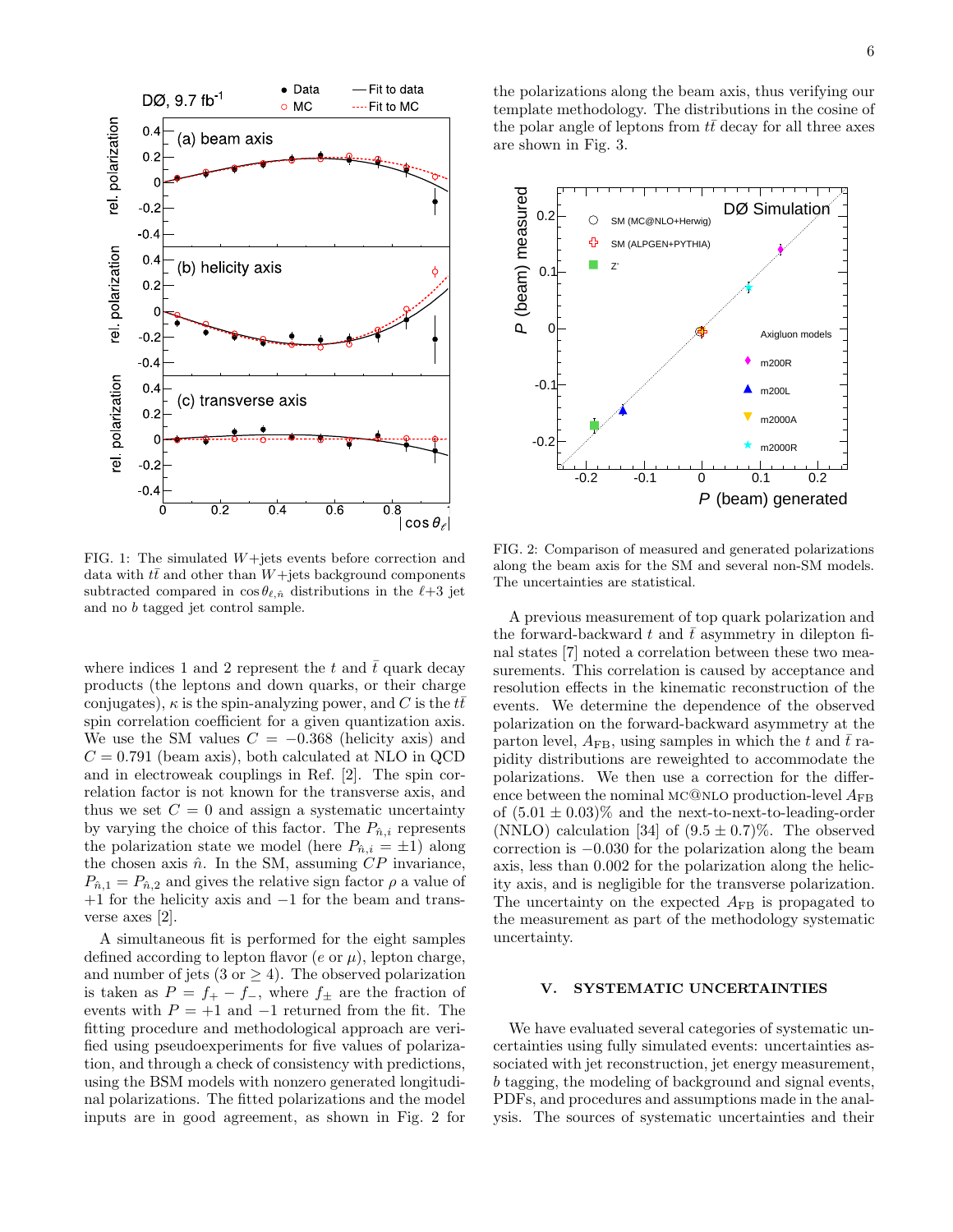

FIG. 3: The combined e+jets and  $\mu$ +jets cos  $\theta$  distributions for data, expected backgrounds, and signal templates for  $P = -1$ , SM, and  $+1$ . Panels (a), (c), and (e) show  $\ell+3$  jet events; (b), (d), and (f) show  $\ell+\geq 4$  jet events; (a) and (b) show distributions relative to the beam axis; (c) and (d) show distributions relative to the helicity axis; and (e) and (f) show distributions relative to the transverse axis. The hashed areas represent systematic uncertainties. The direction of the  $\cos \theta$  axis is reversed for the  $\ell^-$  events for beam and transverse spin-quantization axes plots.

contributions are listed in Table II and added in quadrature for the total uncertainty. Details about the evaluation of the uncertainties can be found in Refs. [21, 31]. Additionally, we assign an uncertainty in modeling the invariant mass of the  $t\bar{t}$  system  $(m_{t\bar{t}})$  based on the difference in  $m_{t\bar{t}}$  distributions in our signal MC and the NNLO predictions [35].

| Source                       | Beam        | Helicity    | Transverse  |
|------------------------------|-------------|-------------|-------------|
| Jet reconstruction           | $+0.010$    | $+0.008$    | $\pm 0.008$ |
| Jet energy measurement       | $\pm 0.010$ | $\pm 0.023$ | $\pm 0.006$ |
| b tagging                    | $\pm 0.009$ | $\pm 0.014$ | $\pm 0.005$ |
| Background modeling          | $\pm 0.007$ | $\pm 0.021$ | $\pm 0.004$ |
| Signal modeling              | $\pm 0.016$ | $\pm 0.020$ | $\pm 0.008$ |
| <b>PDFs</b>                  | $\pm 0.013$ | $+0.011$    | $\pm 0.003$ |
| Methodology                  | $+0.013$    | $+0.007$    | $\pm 0.009$ |
| Total systematic uncertainty | $\pm 0.030$ | $\pm 0.042$ | $\pm 0.017$ |
| Statistical uncertainty      | $\pm 0.046$ | $\pm 0.044$ | $\pm 0.030$ |
| Total uncertainty            | $+0.055$    | $\pm 0.061$ | $\pm 0.035$ |

TABLE II: Summary of the uncertainties in the measured top quark polarization along three axes. The systematic uncertainty source indicates the difference in polarization when the measurement is repeated using alternative modeling, after applying uncertainties from the employed methods, or from assumptions made in the measurement. The uncertainties are added in quadrature to form groups of systematic sources and the total uncertainty.

## VI. RESULTS

The measured polarizations for the three spinquantization axes are shown in Table III. Results on the longitudinal polarizations are presented in Fig. 4 and compared to SM predictions and several of the BSM models discussed previously. The measurement along the beam axis is consistent with the previous D0 result in the dilepton channel [7],  $P = 0.113 \pm 0.093$ . We estimate the correlation between this result for the beam axis and that of Ref. [7] to be 5%. The combination using the method of Refs. [36, 37] yields a top quark polarization along the beam axis  $P = 0.081 \pm 0.048$ .

| Axis              | Measured polarization | SM prediction |
|-------------------|-----------------------|---------------|
| Beam              | $+0.070 \pm 0.055$    | $-0.002$      |
| $Beam - DO comb.$ | $+0.081 \pm 0.048$    | $-0.002$      |
| Helicity          | $-0.102 \pm 0.061$    | $-0.004$      |
| Transverse        | $+0.040 \pm 0.035$    | $+0.011$      |

TABLE III: Measured top quark polarization from the  $t\bar{t}$  $\ell$ +jet channel along the beam, helicity, and transverse axes, and the combined polarization for beam axis with the dilepton result by the D0 Collaboration denoted as Beam - D0 comb.. The total uncertainties are obtained by adding the statistical and systematic uncertainties in quadrature.

## VII. CONCLUSION

In summary, we measure the top quark polarization for tto anti-term of the set of  $\frac{1}{s}$  and  $\frac{1}{s}$  and  $\frac{1}{s}$  and  $\frac{1}{s}$  and  $\frac{1}{s}$  are  $\frac{1}{s}$  and  $\frac{1}{s}$  and  $\frac{1}{s}$  and  $\frac{1}{s}$  and  $\frac{1}{s}$  and  $\frac{1}{s}$  and  $\frac{1}{s}$  and  $\frac{1}{s}$  and  $\frac{1}{s}$  a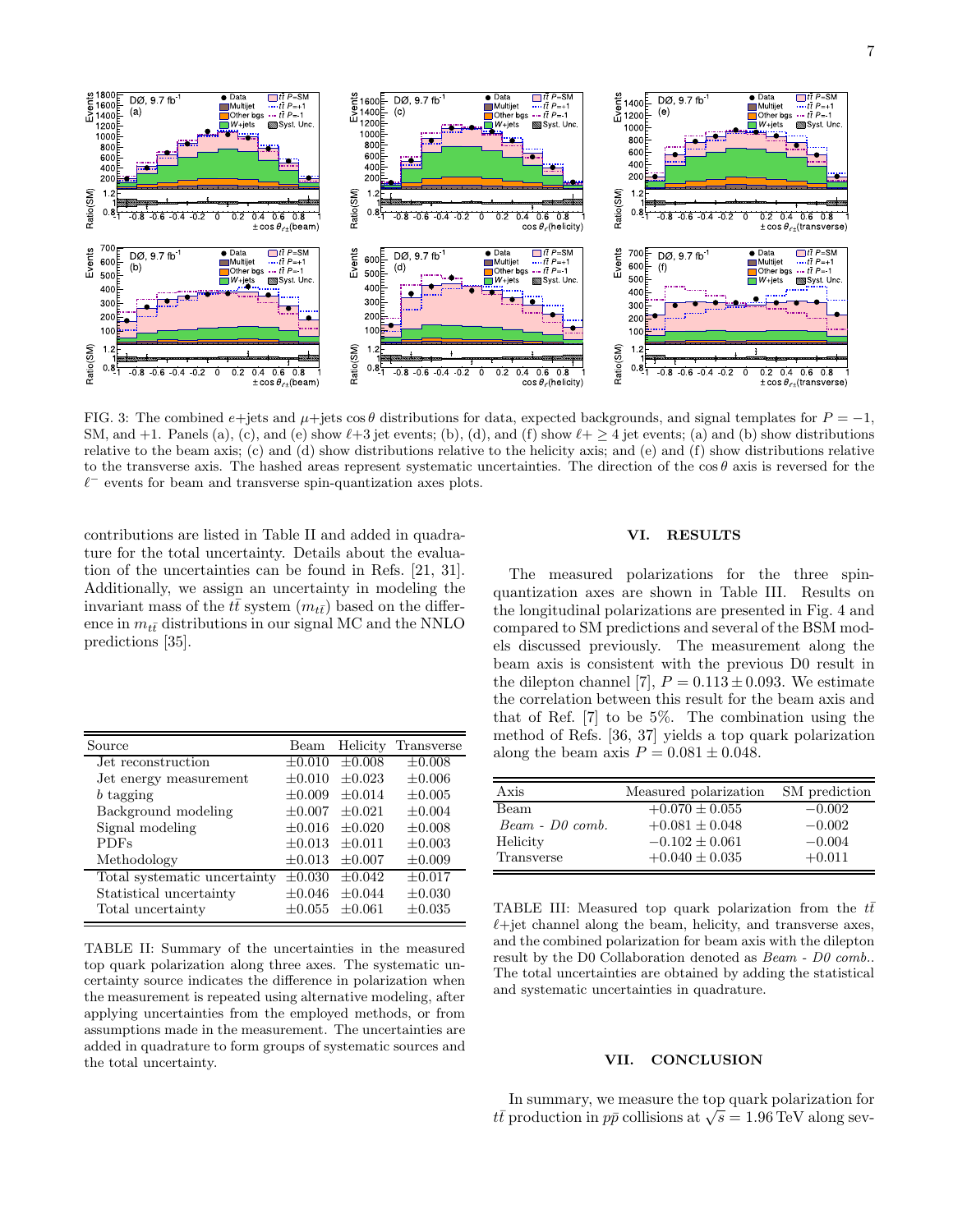

FIG. 4: Two-dimensional visualization of the longitudinal top quark polarizations in the  $\ell$ +jets channel measured along the beam and helicity axes compared with the SM and the BSM models described in the text. In this case, the m200A model is not shown as it is indistinguishable from m2000A model. The correlation of the two measurement uncertainties is 27%.

eral spin-quantization axes. The polarizations are consistent with SM predictions. The transverse polarization is measured for the first time. These are the most precise measurements of top quark polarization in  $p\bar{p}$  collisions.

# VIII. ACKNOWLEDGMENTS

We express our appreciation to Helen Edwards for her role in designing and building the Tevatron, and her

- [1] S. Fajfer, J. F. Kamenik and B. Melic, Discerning New Physics in Top-Antitop Production using Top Spin Observables at Hadron Colliders, J. High Energy Phys. 08 (2012) 114.
- [2] W. Bernreuther and Z.-G. Si, Distributions and correlations for top quark pair production and decay at the Tevatron and LHC, Nucl. Phys. B837, 90 (2010).
- [3] A. Brandenburg, Z.-G. Si and P. Uwer, *QCD corrected* spin analyzing power of jets in decays of polarized top quarks, Phys. Lett. B 539, 235 (2002).
- [4] W. Bernreuther, A. Brandenburg and P. Uwer, Transverse polarization of top quark pairs at the Tevatron and the large hadron collider, Phys. Lett. B 368, 153 (1996).
- [5] M. Baumgart and B. Tweedie, Transverse Top Quark Polarization and the  $t\bar{t}$  Forward-Backward Asymmetry, J. High Energy Phys. 08 (2013) 072.
- [6] V. M. Abazov et al. (D0 Collaboration), Measurement of

oversight of the D0 detector project in its early days. We thank R. M. Godbole and W. Bernreuther for enlightening discussions. We thank the staffs at Fermilab and collaborating institutions, and acknowledge support from the Department of Energy and National Science Foundation (USA); Alternative Energies and Atomic Energy Commission and National Center for Scientific Research/National Institute of Nuclear and Particle Physics (France); Ministry of Education and Science of the Russian Federation, National Research Center "Kurchatov Institute" of the Russian Federation, and Russian Foundation for Basic Research (Russia); National Council for the Development of Science and Technology and Carlos Chagas Filho Foundation for the Support of Research in the State of Rio de Janeiro (Brazil); Department of Atomic Energy and Department of Science and Technology (India); Administrative Department of Science, Technology and Innovation (Colombia); National Council of Science and Technology (Mexico); National Research Foundation of Korea (Korea); Foundation for Fundamental Research on Matter (Netherlands); Science and Technology Facilities Council and The Royal Society (United Kingdom); Ministry of Education, Youth and Sports (Czech Republic); Bundesministerium für Bildung und Forschung (Federal Ministry of Education and Research) and Deutsche Forschungsgemeinschaft (German Research Foundation) (Germany); Science Foundation Ireland (Ireland); Swedish Research Council (Sweden); China Academy of Sciences and National Natural Science Foundation of China (China); and Ministry of Education and Science of Ukraine (Ukraine).

Leptonic Asymmetries and Top Quark Polarization in  $t\bar{t}$ Production, Phys. Rev. D 87, 011103 (2013).

- [7] V. M. Abazov et al. (D0 Collaboration), Simultaneous Measurement of Forward-Backward Asymmetry and Top Polarization in Dilepton Final States from  $t\bar{t}$  Production at the Tevatron, Phys. Rev. D 92, 052007 (2015).
- [8] G. Aad et al. (ATLAS Collaboration), Measurement of Top Quark Polarization in Top-Antitop Events from Proton-Proton Collisions at  $\sqrt{s}$  = 7 TeV Using the AT-LAS Detector, Phys. Rev. Lett. 111, 232002 (2013).
- [9] S. Chatrchyan et al. (CMS Collaboration), Measurements of  $t\bar{t}$  spin correlations and top-quark polarization using dilepton final states in pp collisions at  $\sqrt{s}$  = 7 TeV, Phys. Rev. Lett. 112, 182001 (2014); V. Khachatryan et al. (CMS Collaboration), Measurements of  $t\bar{t}$  spin correlations and top quark polarization using dilepton final states in pp collisions at  $\sqrt{s} = 8$  TeV, Phys. Rev. D 93,